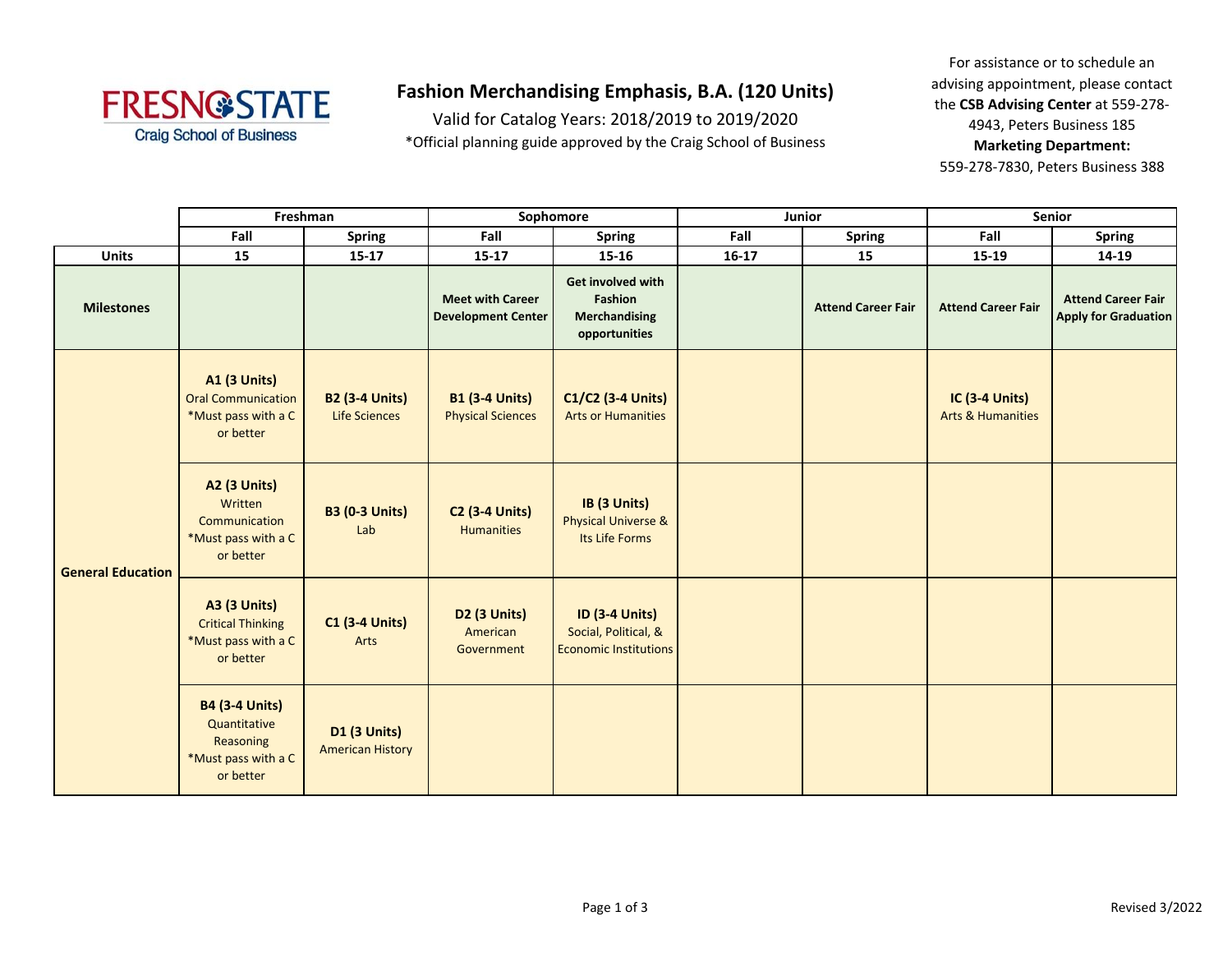

## **Fashion Merchandising Emphasis, B.A. (120 Units)**

Valid for Catalog Years: 2018/2019 to 2019/2020 \*Official planning guide approved by the Craig School of Business

For assistance or to schedule an advising appointment, please contact the **CSB Advising Center** at 559-278- 4943, Peters Business 185 **Marketing Department:**  559-278-7830, Peters Business 388

|              | Freshman                                                                                |                                                  | Sophomore                                              |                                                                           | Junior                                                                          |                                                                                       | Senior                                                                                                                                          |                                                                                                                                                 |
|--------------|-----------------------------------------------------------------------------------------|--------------------------------------------------|--------------------------------------------------------|---------------------------------------------------------------------------|---------------------------------------------------------------------------------|---------------------------------------------------------------------------------------|-------------------------------------------------------------------------------------------------------------------------------------------------|-------------------------------------------------------------------------------------------------------------------------------------------------|
|              | Fall                                                                                    | <b>Spring</b>                                    | Fall                                                   | <b>Spring</b>                                                             | Fall                                                                            | <b>Spring</b>                                                                         | Fall                                                                                                                                            | <b>Spring</b>                                                                                                                                   |
| <b>Units</b> | 15                                                                                      | $15 - 17$                                        | 15-17                                                  | 15-16                                                                     | $16 - 17$                                                                       | 15                                                                                    | 15-19                                                                                                                                           | 14-19                                                                                                                                           |
| <b>Major</b> | <b>ART 13</b><br><b>E1 (3 Units)</b><br>Lifelong<br>Understanding & Self<br>Development | <b>ECON 40</b><br>D3 (3 Units)<br>Social Science | <b>ACCT 4A</b><br>(3 Units)<br>Not open to<br>Freshman | <b>FM 127</b><br>(3 Units)<br>[Preq: FM 21; ACCT 3]<br>or 4A recommended] | <b>BA 105W</b><br>or<br><b>ENGL 160W</b><br>$(3-4$ Units)<br>[Preq: GE Area A2] | <b>FM 123</b><br>(3 Units)<br>[Preq: Junior Standing 127; or permission of<br>Spring] | <b>FM 134</b><br>(3 Units)<br>[Preq: GE Area B4; FM<br>instructor<br>Fall]                                                                      | <b>FM 140</b><br>(3 Units)<br>[Preq: Senior<br>Standing; FM 20, 21,<br>127; or permission of<br>instructor]                                     |
|              |                                                                                         | <b>FM 20</b><br>(3 Units)                        | <b>FM 21</b><br>(3 Units)<br>Fall                      | <b>FM 128</b><br>(3 Units)<br>[Preq/Coreq: FM 21<br><b>Spring</b>         | <b>FM 120</b><br>(3 Units)<br>Fall                                              | <b>MKTG 101</b><br>(4 Units)<br>[Preq: MKTG 100S (C<br>or better)]                    | <b>MGT 104</b><br>(3 Units)<br>[Preq/Coreq: BA<br>105W or ENGL 160W]                                                                            | <b>FM Major Elective</b><br>$(2-4$ Units)<br>[FM 190, 195; MKTG<br>114, 132, 140, 153,<br>164, 166<br>*See course catalog<br>for prerequisites] |
|              |                                                                                         |                                                  |                                                        |                                                                           | <b>FM 126</b><br>(3 Units)<br>Fall                                              | <b>MKTG 110</b><br>(4 Units)<br>[Preq: MKTG 100S (C<br>or better)]                    | <b>MKTG 160</b><br>(4 Units)<br>[Preq: MKTG 100S (C<br>or better)]                                                                              |                                                                                                                                                 |
|              |                                                                                         |                                                  |                                                        |                                                                           | <b>FM 130</b><br>(3 Units)<br>Fall                                              | <b>MKTG 130</b><br>(4 Units)<br>[Preq: MKTG 100S (C<br>or better)]                    | <b>FM Major Elective</b><br>$(2-4$ Units)<br>[FM 190, 195; MKTG<br>114, 132, 140, 153,<br>164, 166<br>*See course catalog<br>for prerequisites] |                                                                                                                                                 |